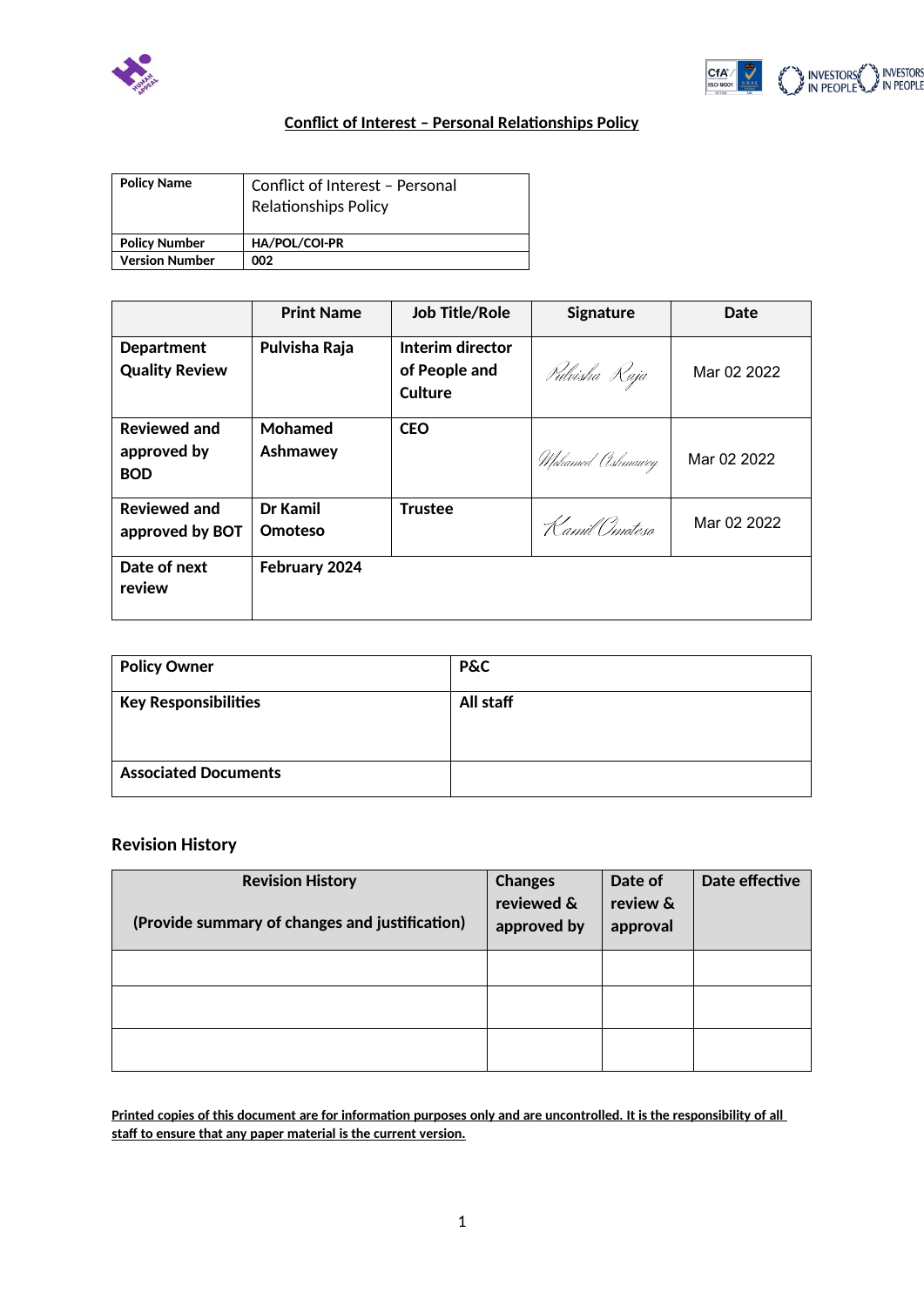



#### **1. Policy Statement**

1.1. A conflict of interest occurs when a person's personal interest or loyalties to another person or organisation affect, or appear to affect, or could reasonably be considered to affect, the impartiality, judgement, or effectiveness expected from an individual in their role at Human Appeal.

1.2. Human Appeal wishes to ensure that the decisions, judgements and effectiveness of all working for, or on behalf of, Human Appeal are, and appear to be, unbiased, impartial, and solely and wholly for the benefit of the charity. Individuals working for, and on behalf of, Human Appeal shall not affect, or appear to affect, the impartiality, judgement or effectiveness expected from them in their role, and abuse that relationship to the detriment of others, or be in apposition where they are perceived by others to be in position to do so.

#### **2. Policy Objective**

2.1. Relations between existing staff, trustees, volunteers and contractors:

2.1.1. Significant social relationships between members of the same team are generally discouraged, because they may consciously or subconsciously affect decision-making. However, it is recognised that strictly professional relationships can naturally lead to social relationships, and even the forming of close personal relationships.

2.1.2. Those whose personal interest or loyalties to a person or organisation affect, appear to affect, or could reasonably be considered to affect, the impartiality, judgement or effectiveness expected of them in their role, are required to ensure that decision making cannot be compromised, by making an early declaration to People & Culture (PC). Where such conflicts of interest exist, or appear to exist, those working for, or on behalf of Human Appeal shall not directly or indirectly line manage or supervise those members of staff, volunteers, contractors, suppliers nor make decisions nor participate in the decision-making process relating to those categories.

#### **3. Roles and Responsibilities**

3.1. People & Culture are responsible for conducting the following assessment:

3.1.1. Whether the situation affects, or appears to affect, or could potentially affect any of the individual's decisions for Human Appeal.

3.1.2 Whether an individual's family member (current or former family relationships are included – it is recognised even after divorce close bonds can be maintained between individuals), or some other person with whom the individual has a close personal relationship, gains or could gain unwarranted benefit because of the relationship with the individual working with Human Appeal or vice-versa.

3.1.3. An assessment on how the situation is perceived by or appears to a colleague, donor, supplier, member of the public or the media.

3.1.4. If an individual has a close personal relationship with someone, and has the authority to influence their contractual terms, position in the organisation, safety, pay, promotions, career development and disciplinary outcomes, then there is a conflict of interest that must be declared to People & Culture.

#### **4. Policy Provisions**

4.1. Managing a conflict of interest:

4.1.1. The individual shall discuss the situation with their line manager and must declare the situation to PC. PC and the line managers are responsible for dealing with the conflict of interest, putting in place processes and safeguards to manage or prevent the situation affecting decision making or the work of Human Appeal.

4.1.2. The executive directors must collectively come to a decision on how to prevent and resolve current conflicts of interest. The CEO or COO shall not hold that position if they are regarded as having conflict of interest with close relationships, whether family or friends, in Human Appeal.

4.1.3. Procedures such as the whistle-blowing policy and process may be used to report any breaches of this policy.

4.2. Recruitment and hiring of consultants, contractors and suppliers: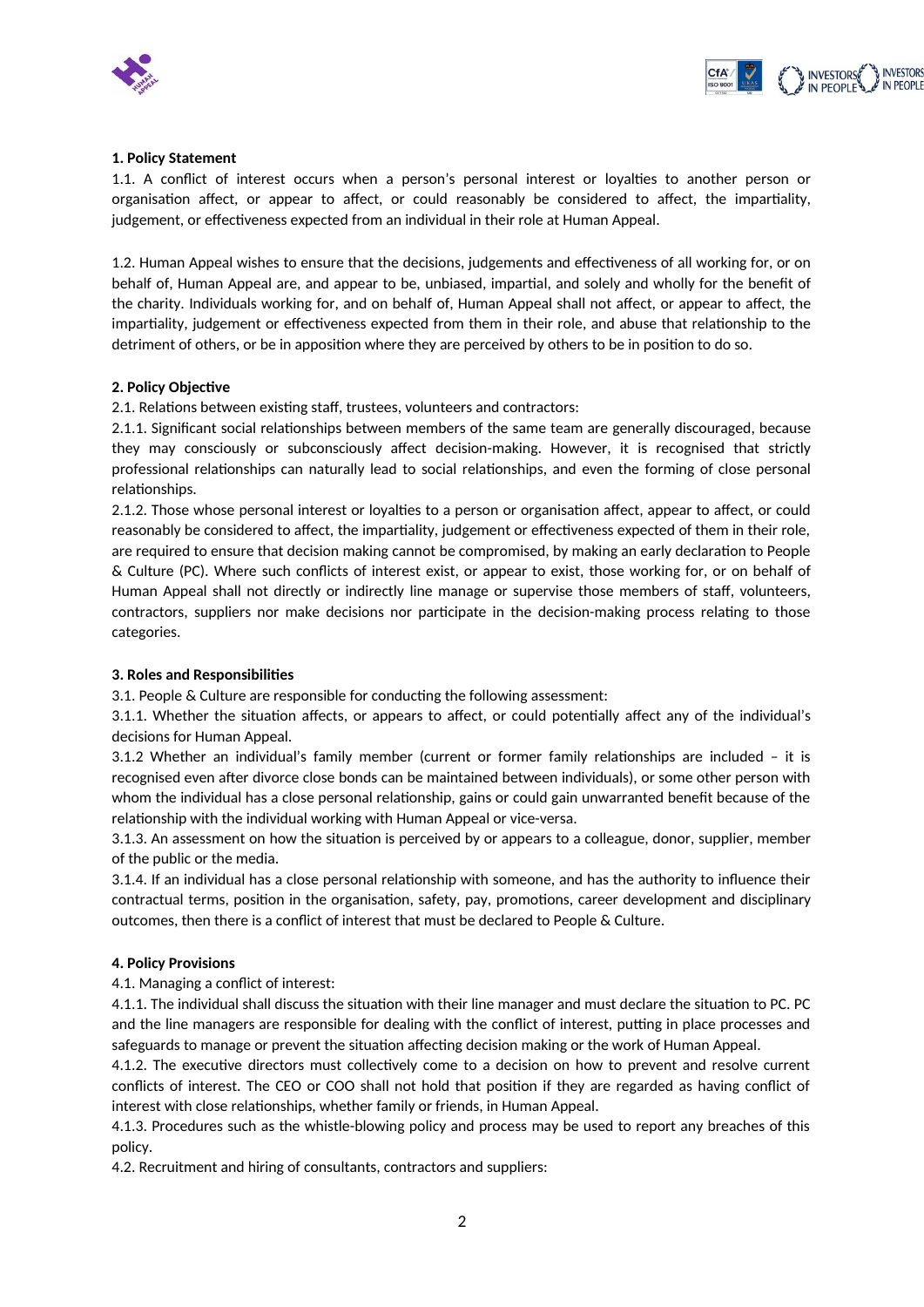



4.2.1. Human Appeal employees at times recommend people from outside the organisation for vacancies. Human Appeal supports this, subject to two criteria:

4.2.1.1. The recruiting manager (i.e. any person responsible for the hiring of a position), or the director of the recruiting manager, shall not recommend a relative or someone they have a close personal relationship with, if they would be managed by them or one of their direct reports. For the position of CEO and COO (or other equivalent roles), there should be no recommendations as they will be managed by the direct reports of the CEO or COO.

4.2.1.2. The recruiting manager, or the director of the recruiting manager, should never be involved in the process of recruiting a relative or an individual with whom they have a close personal relationship with.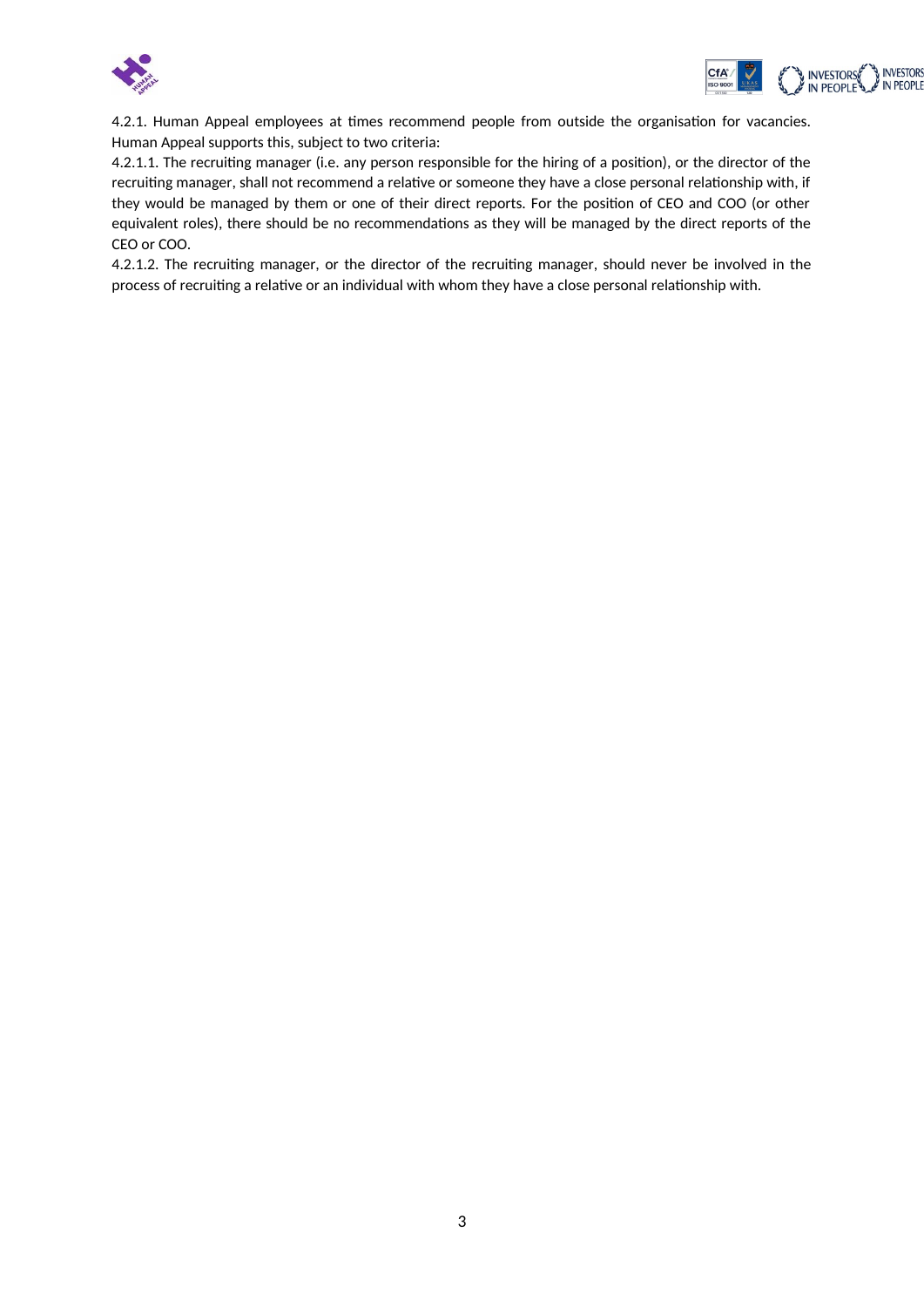

Audit Trail

### **Document Details**

| Title              | Conflict of Interest - Personal relationship policy.docx |
|--------------------|----------------------------------------------------------|
| <b>File Name</b>   | Conflict of Interest - Personal relationship policy.docx |
| Document ID        | 84b435e52aa742adae54523998bf077b                         |
| <b>Fingerprint</b> | 030292d6b7aabfd9c58e51ba67573b3c                         |
| <b>Status</b>      | Completed                                                |

# **Document History**

| <b>Document Created</b> | Document Created by Maida Ali (maida.ali@humanappeal.org.uk)<br>Fingerprint: 030292d6b7aabfd9c58e51ba67573b3c | Mar 02 2022<br>05:15PM UTC |
|-------------------------|---------------------------------------------------------------------------------------------------------------|----------------------------|
| <b>Document Sent</b>    | Document Sent to Pulvisha Raja (pulvisha.raja@humanappeal.org.uk)                                             | Mar 02 2022<br>05:15PM UTC |
| <b>Document Sent</b>    | Document Sent to Mohamed Ashmawey<br>(mohamed.ashmawey@humanappeal.org.uk)                                    | Mar 02 2022<br>05:15PM UTC |
| <b>Document Sent</b>    | Document Sent to Dr Kamil Ometoso (kamil.omoteso@humanappeal.org.uk)                                          | Mar 02 2022<br>05:15PM UTC |
| <b>Document Viewed</b>  | Document Viewed by Dr Kamil Ometoso<br>(kamil.omoteso@humanappeal.org.uk)<br>IP: 40.94.95.52                  | Mar 02 2022<br>05:15PM UTC |
| <b>Document Viewed</b>  | Document Viewed by Dr Kamil Ometoso<br>(kamil.omoteso@humanappeal.org.uk)<br>IP: 40.94.95.52                  | Mar 02 2022<br>05:15PM UTC |
| <b>Document Viewed</b>  | Document Viewed by Pulvisha Raja (pulvisha.raja@humanappeal.org.uk)<br>IP: 40.94.87.43                        | Mar 02 2022<br>05:15PM UTC |
| <b>Document Viewed</b>  | Document Viewed by Pulvisha Raja (pulvisha.raja@humanappeal.org.uk)<br>IP: 40.94.87.43                        | Mar 02 2022<br>05:15PM UTC |
| <b>Document Viewed</b>  | Document Viewed by Pulvisha Raja (pulvisha.raja@humanappeal.org.uk)<br>IP: 104.47.6.254                       | Mar 02 2022<br>05:20PM UTC |
| <b>Document Viewed</b>  | Document Viewed by Pulvisha Raja (pulvisha.raja@humanappeal.org.uk)<br>IP: 86.31.232.166                      | Mar 02 2022<br>05:20PM UTC |